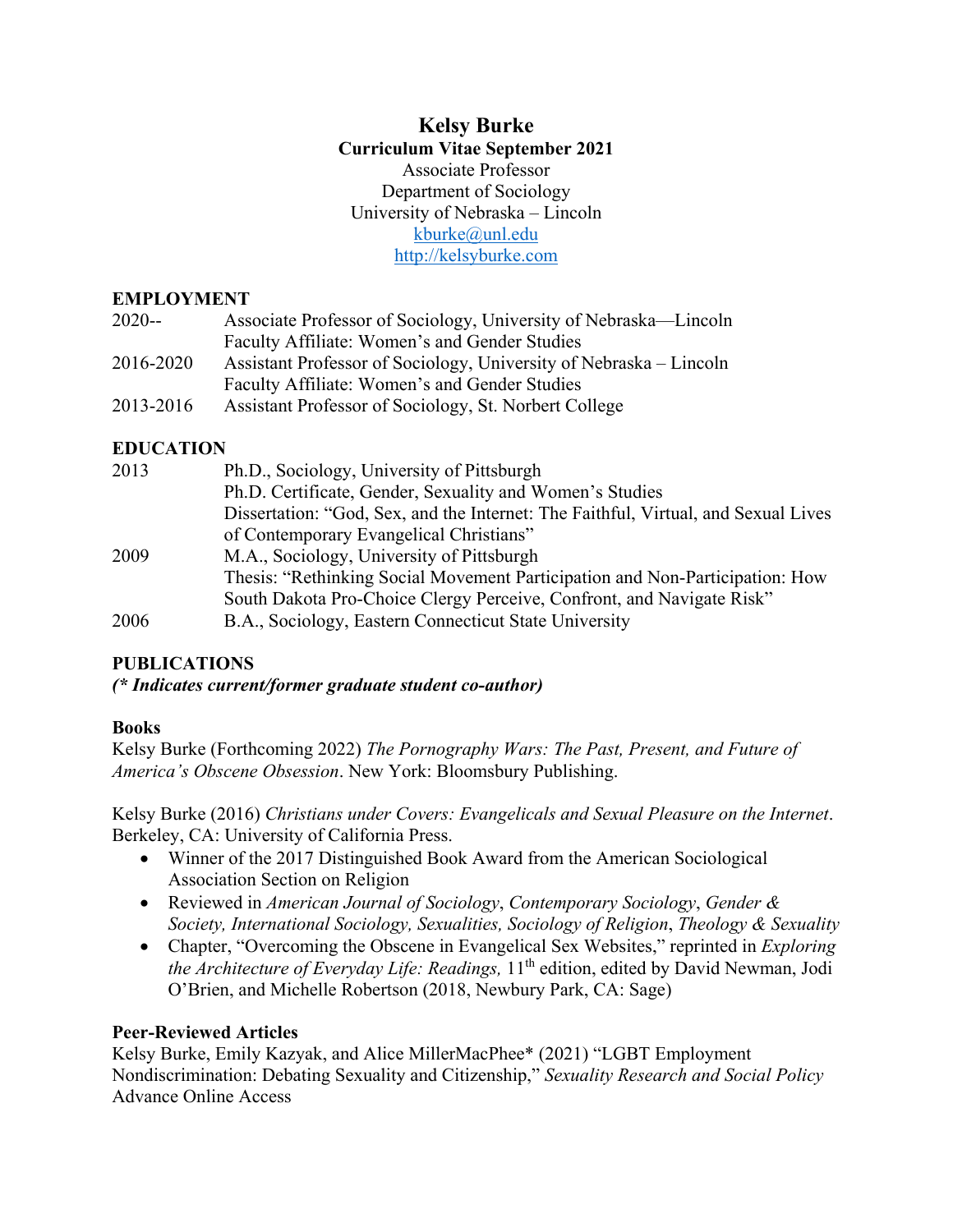Kelsy Burke and Amy McDowell (2021) "White Women Who Lead: God, Girlfriends, and Diversity Projects in a National Evangelical Ministry." *Sociology of Race and Ethnicity* 7: 86- 100.

Kelsy Burke and Alice MillerMacPhee\* (2020) "Constructing Pornography Addiction's Harms in Science, News Media, and Politics." *Social Forces* 99 (3): 1334-1362.

Kelsy Burke and Trenton Haltom\* (2020) "Created by God and Wired to Porn: Redemptive Masculinity and Gender Beliefs in Narratives of Religious Men's Pornography Addiction Recovery." *Gender & Society* 34: 233-258.

Emily Kazyak, Kelsy Burke, and Mathew Stange (2018) "Logics of Freedom: Debating Religious Freedom Laws and Gay and Lesbian Rights." *Socius* 4: 1-18.

Orit Avishai and Kelsy Burke (2016) "God's Case for Sex" (feature article). *Contexts*. 15: 30-35.

Kelsy Burke and Amy Moff Hudec (2015) "Sexual Encounters and Manhood Acts: Evangelicals, Latter-day Saints, and Religious Masculinities." *Journal for the Scientific Study of Religion* 54: 330-344.

• Reprinted in *Sociology of Religion: A Reader*, 3<sup>rd</sup> edition, edited by William A. Mirola, Michael O. Emerson, and Susanne C. Monahan (2018, New York: Routledge)

Kelsy Burke (2014) "What Makes a Man: Gender and Sexual Boundaries on Evangelical Christian Sexuality Websites." *Sexualities* 17: 3-22.

Kelsy Burke (2012) "Women's Agency in Gender-Traditional Religions: A Review of Four Approaches." *Sociology Compass* 6: 122-133.

Kelsy Burke and Amy McDowell (2012) "Superstars and Misfits: Two Pop-Trends in the Gender Culture of Contemporary Evangelicalism." *Journal of Religion and Popular Culture* 24: 67-79.

## **Invited Book Chapters and Articles**

Kelsy Burke, Dawne Moon, and Theresa Tobin, (2020) "Shame and Entitlement: Race and the Religious Possibilities for Sexuality in Conservative Christianity" in *Religion is Raced: Understanding American Religion in the 21st Century*, edited by Grace B. Yukich and Penny Edgell. (New York: New York University Press).

Kelsy Burke and Brandi Woodell\* (2020) "Religion," in *Companion to Sexuality Studies*, edited by Nancy Naples. (Hoboken, NJ: Wiley-Blackwell).

Kelsy Burke and Emily Kazyak (2019) "Religious Liberty and Nondiscrimination Protection for LGBT People: A View from a Red State" (Trends article) *Contexts* 18: 63-65.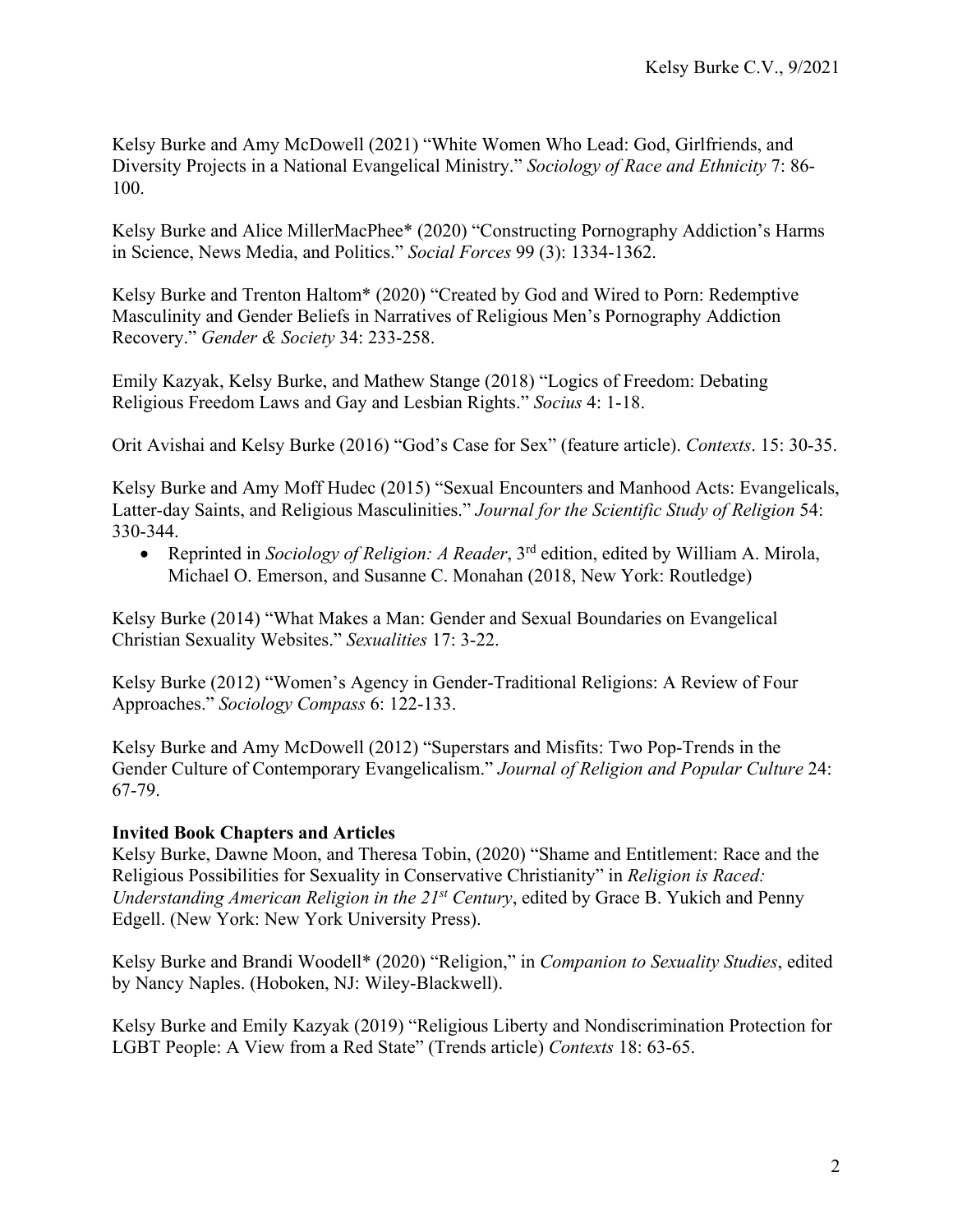Kelsy Burke and Alexa Trumpy (2016) "Making the Invisible Visible: Shining a Light on Gender and Sexuality in Courses Primarily Focused on Other Topics" in *Teaching Gender and Sex in Contemporary America*, edited by Kristen Haltinner and Ryanne Pilgeram. New York: Springer.

Kathleen Blee and Kelsy Burke (2013) "Teaching about Organized Racism" in *Teaching Race and Anti-Racism in Contemporary America*, edited by Kristen Haltinner. New York: Springer.

### **Book Reviews**

Kelsy Burke (Forthcoming) *The Pornification of America: How Raunch Culture is Ruining Our Society* by Bernadette Barton, *Contemporary Sociology*.

Kelsy Burke (2019) *Gay on God's Campus: Mobilizing for LGBT Equality at Christian Colleges and Universities* by Jonathan S. Coley, *Journal for the Scientific Study of Religion* 58: 311-313.

Kelsy Burke (2018) *Becoming Un-Orthodox: Stories of Ex-Hasidic Jews* by Lynn Davidman, *Contemporary Sociology* 47: 170-171.

Kelsy Burke (2012) *Making Chastity Sexy: The Rhetoric of Evangelical Abstinence Campaigns* by Christine J. Gardner, *Sociology of Religion* 73: 100-102.

#### **Manuscripts in Preparation**

Emily Kazyak, Kelsy Burke, Rosalind Kichler\*, and Lora McGraw\*, "Bathroom Battles: Public Perceptions of Transgender Rights and the Making of Sex and Gender," Revise and Resubmit.

Kelsy Burke, "Piety, Perversion, and Politics: The False Dichotomy of Sex and Religion in America" Invited Article based on 2021 Furfey Kenote Lecture for *Sociology of Religion.* 

Inka Winter and Kelsy Burke, "Holistic Pornography: Labor, Healing, Feminism, and Pleasure," Invited Chapter for *Sex Work: Erotic Labor in the Twenty-First Century*, edited by Bernadette Barton, Barb Brents, and Angela Jones.

Emily Kazyak, Kelsy Burke, Maia Behrendt\*, and Marissa Oliver\*, "Religious Exemption, LGBTQ Rights, and the Social Construction of Harm and Freedom," submission anticipated October 2021.

Kelsy Burke, Emily Kazyak, Marissa Oliver\*, and Maia Behrendt\*, "Making the Case: Examining Outcomes of Religious-based Claims in Federal Litigation involving LGBT People," submission anticipated to December 2021.

Laura Simon\*, Philip Schwadel, and Kelsy Burke, "Born-Again Virgins: An Examination of the Effects of Individual and School-Level Religiosity on Rescinding Reported Sexual Activity," submission anticipated to *Journal of Sex Research*, December 2021.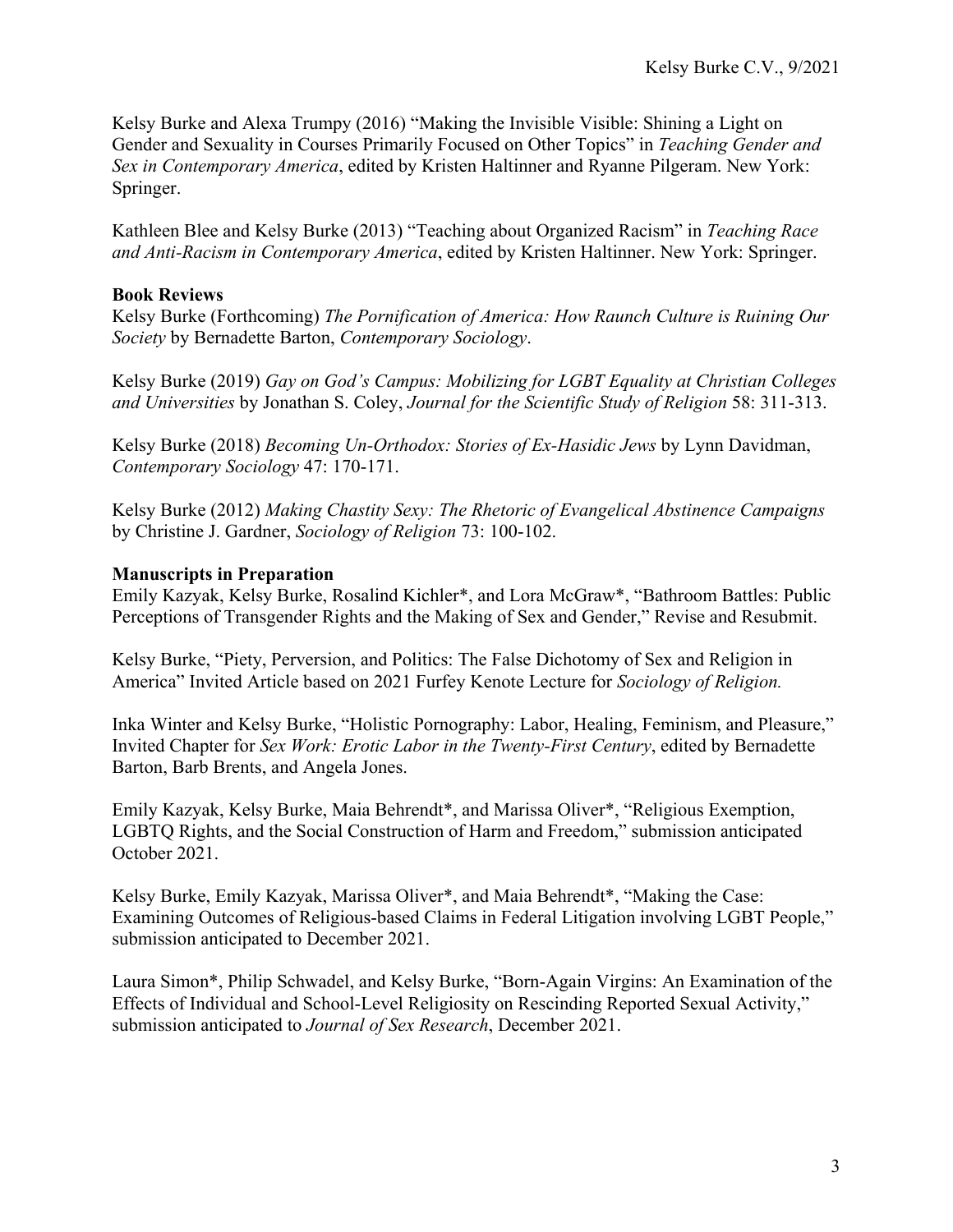# **AWARDED RESEARCH GRANTS AND FELLOWSHIPS**

| 2021      | Behavioral Health Project of Excellence, University of Nebraska-Lincoln<br>(\$5,000): To Your Health: Sexual Risk, Safety, and Consent in Pornography<br>Debates                                                |  |
|-----------|-----------------------------------------------------------------------------------------------------------------------------------------------------------------------------------------------------------------|--|
| 2019      | National Science Foundation (NSF) Social and Economic Sciences (SES)<br>Sociology Program Research Grant (\$324,228): Religious Exemption Laws and<br>Minority Rights (Emily Kazyak, PI, and Kelsy Burke co-PI) |  |
| 2019      | Layman Seed Program, University of Nebraska-Lincoln (\$10,000): The New Porn<br>Wars: Sex, Science, and Morality in the 21st Century                                                                            |  |
| 2019      | Behavioral Health Project of Excellence, University of Nebraska-Lincoln<br>(\$5,000): The Rise of Pornography Addiction as a Behavioral Health Concern                                                          |  |
| 2018      | Department of Sociology Haas Faculty Summer Research Award, University of<br>Nebraska-Lincoln (\$5000) (with Emily Kazyak)                                                                                      |  |
| 2017      | Department of Sociology Haas Faculty Summer Research Award, University of<br>Nebraska-Lincoln (\$5000)                                                                                                          |  |
| 2016      | College of Arts & Sciences ENHANCE Grant, University of Nebraska-Lincoln<br>$(\$5000)$                                                                                                                          |  |
| 2015      | Faculty Development Grant for Summer Scholarship, St. Norbert College (\$2500)                                                                                                                                  |  |
| 2015      | Student Faculty Collaborative Research Grant, "Religious Campus Climate for<br>LGBTQ Community" with Jessi Wightman, St. Norbert College (\$1500)                                                               |  |
| 2014      | Faculty Development Grant for Summer Scholarship, St. Norbert College (\$2500)                                                                                                                                  |  |
| 2012-2013 | Andrew Mellon Predoctoral Fellowship, University of Pittsburgh (\$19610)                                                                                                                                        |  |
| 2011-2012 | Social Sciences Dissertation Fellowship, University of Pittsburgh (\$18980)                                                                                                                                     |  |
| 2011      | Fichter Research Grant, Association for the Sociology of Religion (\$1100)                                                                                                                                      |  |
| 2010      | Women's Studies Student Research Grant, University of Pittsburgh (\$850)                                                                                                                                        |  |
| 2009      | Arts and Sciences Summer Fellowship, University of Pittsburgh (\$3000)                                                                                                                                          |  |
| 2008      | Women's Studies Student Research Grant, University of Pittsburgh (\$1000)                                                                                                                                       |  |
| 2007-2008 | Sociology Social Movements Fellowship, University of Pittsburgh (\$17162)                                                                                                                                       |  |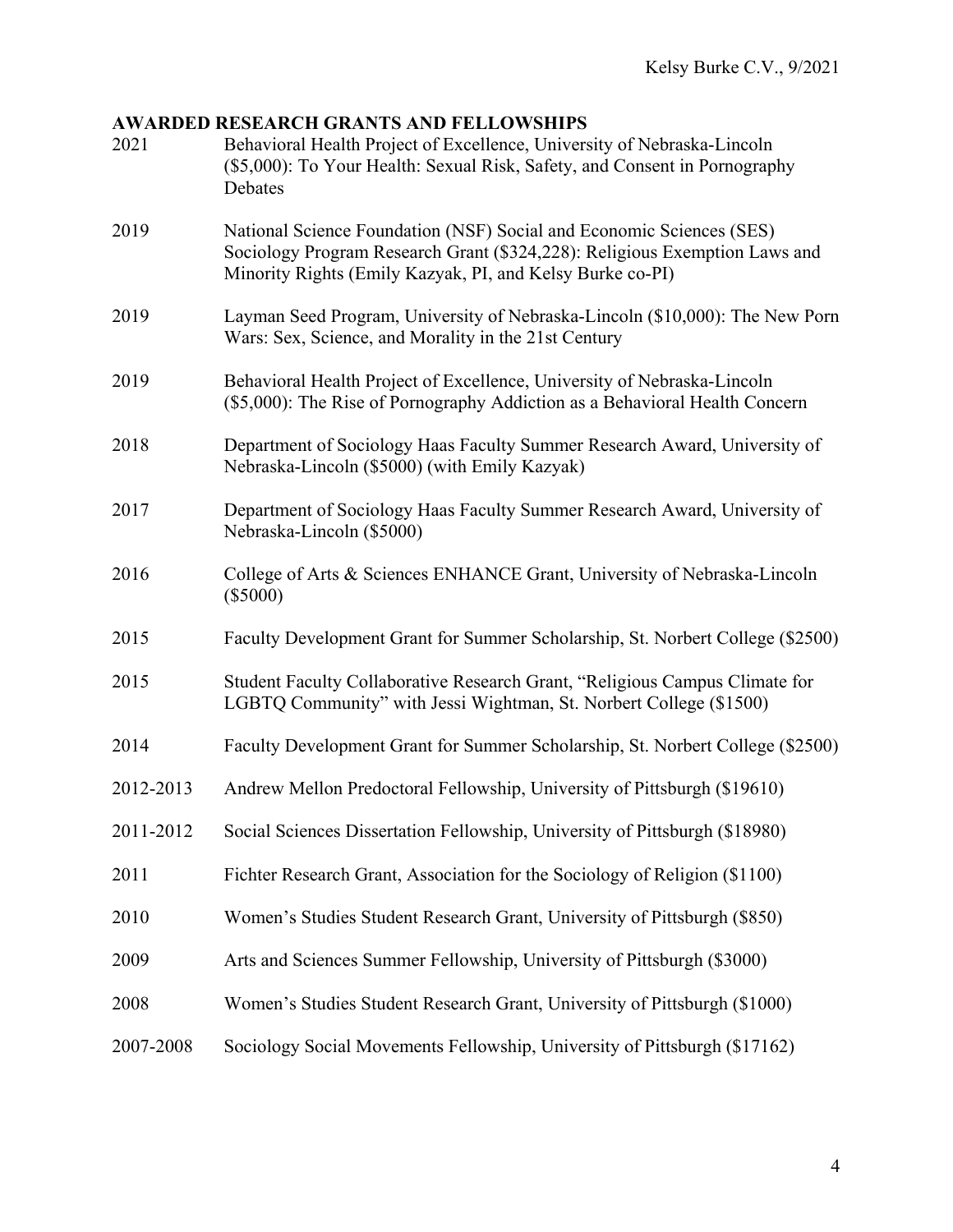## **AWARDS AND HONORS**

| 2021 | Early Career Award Honorable Mention, American Sociological Association<br>Section on Religion                                                                                                                 |
|------|----------------------------------------------------------------------------------------------------------------------------------------------------------------------------------------------------------------|
| 2019 | College Distinguished Teaching Award, University of Nebraska-Lincoln College<br>of Arts and Sciences                                                                                                           |
| 2018 | Eugene J. Barone Memorial Lecture Award, University of Pittsburgh Department<br>of Sociology                                                                                                                   |
| 2017 | Distinguished Book Award for Christians under Covers: Evangelicals and Sexual<br><i>Pleasure on the Internet, American Sociological Association Section on Religion</i>                                        |
| 2012 | Graduate Student Paper Prize co-winner for "Making 'Bad' Sex 'Good': Gender<br>and Sexual Boundaries on Evangelical Christian Sexuality Websites," American<br>Sociological Association Section on Sexualities |
| 2011 | Selected participant in Summer Seminar on Debates over Religion and Sexuality,<br>Harvard Divinity School, Harvard University                                                                                  |
| 2010 | Tamara Horowitz Graduate Student Paper Prize for "Superstars and Misfits: Two<br>Pop-Trends in the Gender Culture of Contemporary Evangelicalism" (co-authored<br>with Amy McDowell), University of Pittsburgh |
| 2010 | Norman P. Hummon Graduate Research Award for "Activism and Risk: A Case<br>Study of South Dakota Pro-Choice Clergy," University of Pittsburgh                                                                  |

# **PRESENTATIONS**

## **Invited Talks**

| 2021 | "Piety, Perversion, and Politics: The False Dichotomy of Sex and Religion in<br>America," Furfey Keynote Lecture at the Association for Sociologists of Religion<br>Annual Meeting, Virtual Conference                                            |
|------|---------------------------------------------------------------------------------------------------------------------------------------------------------------------------------------------------------------------------------------------------|
| 2021 | "Sociology of Religion in the Public Square: How to Communicate to a Broad(er)<br>Audience," invited panelist at the Association for Sociologists of Religion Annual<br>Meeting, Virtual Conference                                               |
| 2021 | "Religion, Sexuality, and Freedom: The Social and Legal Landscapes of<br>Religious Liberty and LGBTQ Rights" (with Dr. Emily Kazyak), Kutak Rock<br>Attorneys at Law LLP                                                                          |
| 2021 | "Religion, Sexuality, and Freedom: The Social and Legal Landscapes of<br>Religious Liberty and LGBTQ Rights" (with Dr. Emily Kazyak), Department of<br>Sociology and Women's and Gender Studies Spring Colloquium University of<br>South Carolina |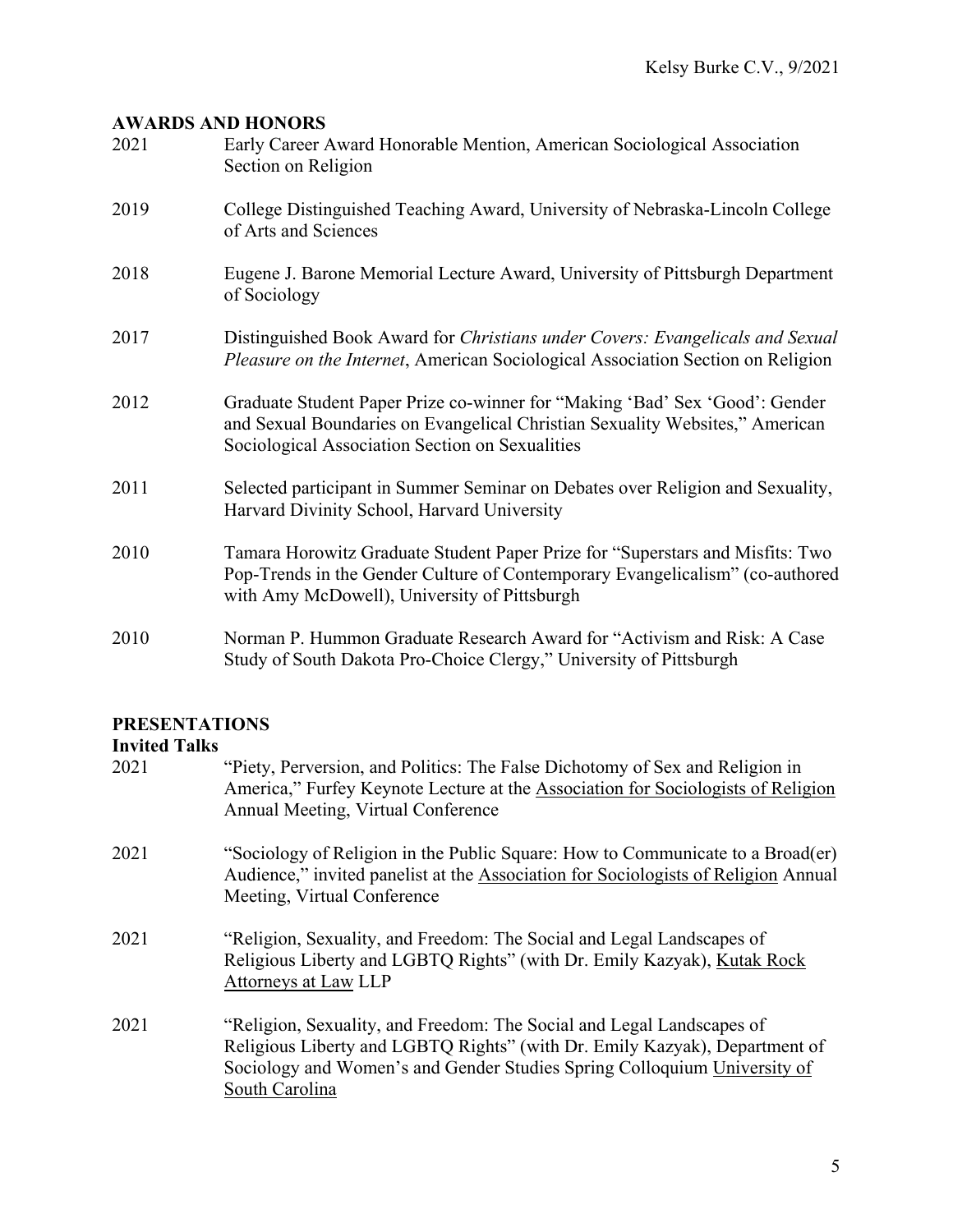| 2021 | "Religion, Sexuality, and Freedom: The Social and Legal Landscape of Religious<br>Liberty and LGBTQ Rights" (with Dr. Emily Kazyak), Department of Sociology<br>Spring Colloquium Series Vanderbilt University                                                      |
|------|---------------------------------------------------------------------------------------------------------------------------------------------------------------------------------------------------------------------------------------------------------------------|
| 2020 | "Religion, Masculinities, and the Rise of Pornography Addiction (Spring)<br>Colloquium Invited Speaker)" Center for the Study of Religion and Society,<br>University of Notre Dame                                                                                  |
| 2019 | "Created by God and Wired to Porn: Pornography Addiction in the Lives of<br>Religious Men," Grinnell College                                                                                                                                                        |
| 2019 | "Author Meets Critic for Addicted to Lust: Pornography in the Lives of<br>Conservative Protestants by Samuel Perry," Society for the Scientific Study of<br><b>Religion Annual Meeting</b>                                                                          |
| 2019 | "Contesting Queer: Lessons from Christian Sex Advice" Invited Session on<br>Religion and Contested Understandings of Gender and Sexuality, American<br>Sociological Association (co-sponsored with the Association for the Sociology of<br>Religion) Annual Meeting |
| 2018 | "The Logic of Heterosexuality and Evangelical Christianity," Department of<br>Sociology, Loyola University Chicago                                                                                                                                                  |
| 2018 | "The Religious Possibilities for Sexual Pleasure," Department of Sociology,<br>University of Colorado Boulder                                                                                                                                                       |
| 2018 | "Christians under Covers: Evangelicals and Sexual Pleasure on the Internet,"<br>Department of Sociology Eugene J. Barone Memorial Lecture, University of<br><b>Pittsburgh</b>                                                                                       |
| 2018 | "Evangelical Christianity and the Logic of Heterosexuality," Department of<br>Sociology, University of Mississippi                                                                                                                                                  |
| 2017 | "Christians under Covers: Evangelicals and Sexual Pleasure on the Internet,"<br>College of Journalism and Mass Communication, University of Nebraska-Lincoln                                                                                                        |
| 2017 | "Oh, God! The Religious Right to Sexual Pleasure on Christian Sexuality<br>Websites," Center for Right Wing Studies, University of California - Berkeley                                                                                                            |
| 2017 | "What God Knows: Sexual Subversion and Evangelical Christianity on the<br>Internet," University of San Francisco                                                                                                                                                    |
| 2016 | "Author Meets Critic for Christians under Covers: Evangelicals and Sexual<br><i>Pleasure on the Internet,</i> " Association for the Sociology of Religion Annual<br>Conference                                                                                      |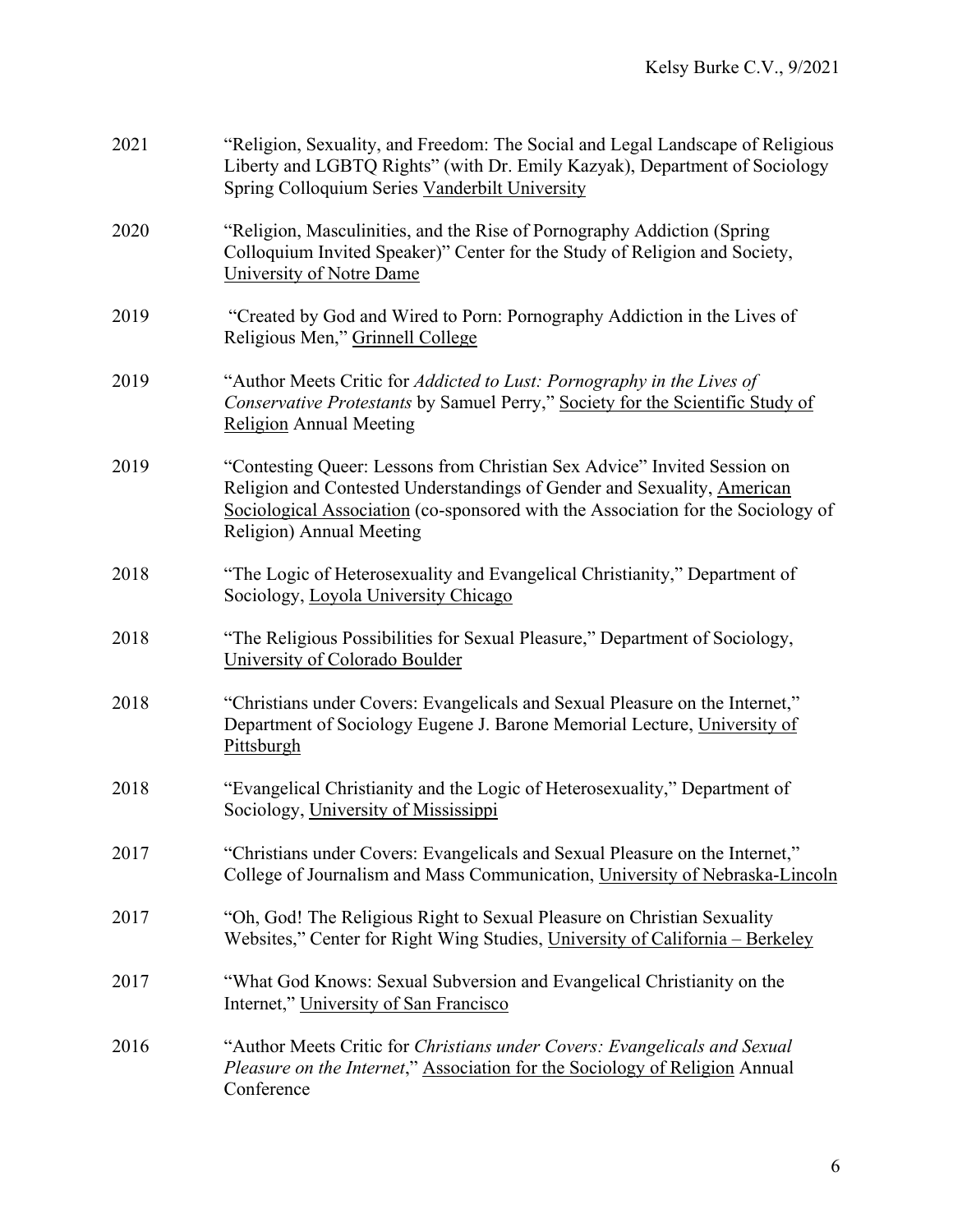| 2015 | "Is God Bad for Sex?" (with Orit Avishai), Invited Session on Religion and<br>Sexuality, American Sociological Association (co-sponsored with the Association<br>for the Sociology Religion) Annual Meeting                                                    |  |
|------|----------------------------------------------------------------------------------------------------------------------------------------------------------------------------------------------------------------------------------------------------------------|--|
| 2014 | "Gender and Qualitative Methods in Religion Research," Religious Research<br>Association/Society for the Scientific Study of Religion Annual Meeting                                                                                                           |  |
| 2014 | "Making 'Bad' Sex 'Good:' Religion, Masculinity, and Kinky Sex on Christian<br>Sexuality Websites," Department of Women's, Gender, and Sexuality Studies,<br>University of Cincinnati                                                                          |  |
|      | Conference Papers (* Indicates current/former graduate or undergraduate student co-author)                                                                                                                                                                     |  |
| 2021 | "Religious Exemption, LGBTQ Rights, and the Social Construction of Harm and<br>Freedom," (with Emily Kazyak, Lora McGraw*, and Maia Behrendt*) American<br>Sociological Association Annual Conference, Virtual Conference                                      |  |
| 2021 | "Feminist perspective on pornography: Comparing anti-pornography feminists"<br>involvement in 80's sex war to current day," (with Jordan Malzer*) Midwest<br>Sociological Society Annual Meeting, Virtual Conference                                           |  |
| 2020 | "Bathroom Battles: Public Perceptions of Transgender Rights and the Making of<br>Sex and Gender," (with Emily Kazyak and Rosalind Kichler*) American<br>Sociological Association Annual Conference, Virtual Conference                                         |  |
| 2019 | "Created by God, Addicted to Porn: Redemptive Masculinity and Conservative<br>Christian Narratives of Pornography Addiction Recovery," (with Trenton<br>Haltom*) American Sociological Association Annual Conference, New York                                 |  |
| 2019 | "The White, Cis/Straight Entitlement to Sexual Expression in Evangelical<br>Christianity: A Queer Analysis," Conference on Queer and Transgender Studies<br>in Religion, University of California Riverside.                                                   |  |
| 2018 | "White Women who Lead: Mobilizing Race and Gender in a National<br>Evangelical Women's Ministry," (with Amy McDowell) American Sociological<br>Association Annual Conference, Philadelphia, PA.                                                                |  |
| 2018 | "Queer Citizenship: Debating Discrimination and Religious Exemption," (with<br>Emily Kazyak and Alice MillerMacPhee*) American Sociological Association<br>Section on Sexualities Pre-Conference, Philadelphia, PA.                                            |  |
| 2018 | "Intersections of Sex, Gender, Sexuality, and Race in Public Health Research: A<br>Content Analysis of the American Journal of Public Health," (with Alice<br>MillerMacPhee*) Society for the Study of Social Problems Annual Conference,<br>Philadelphia, PA. |  |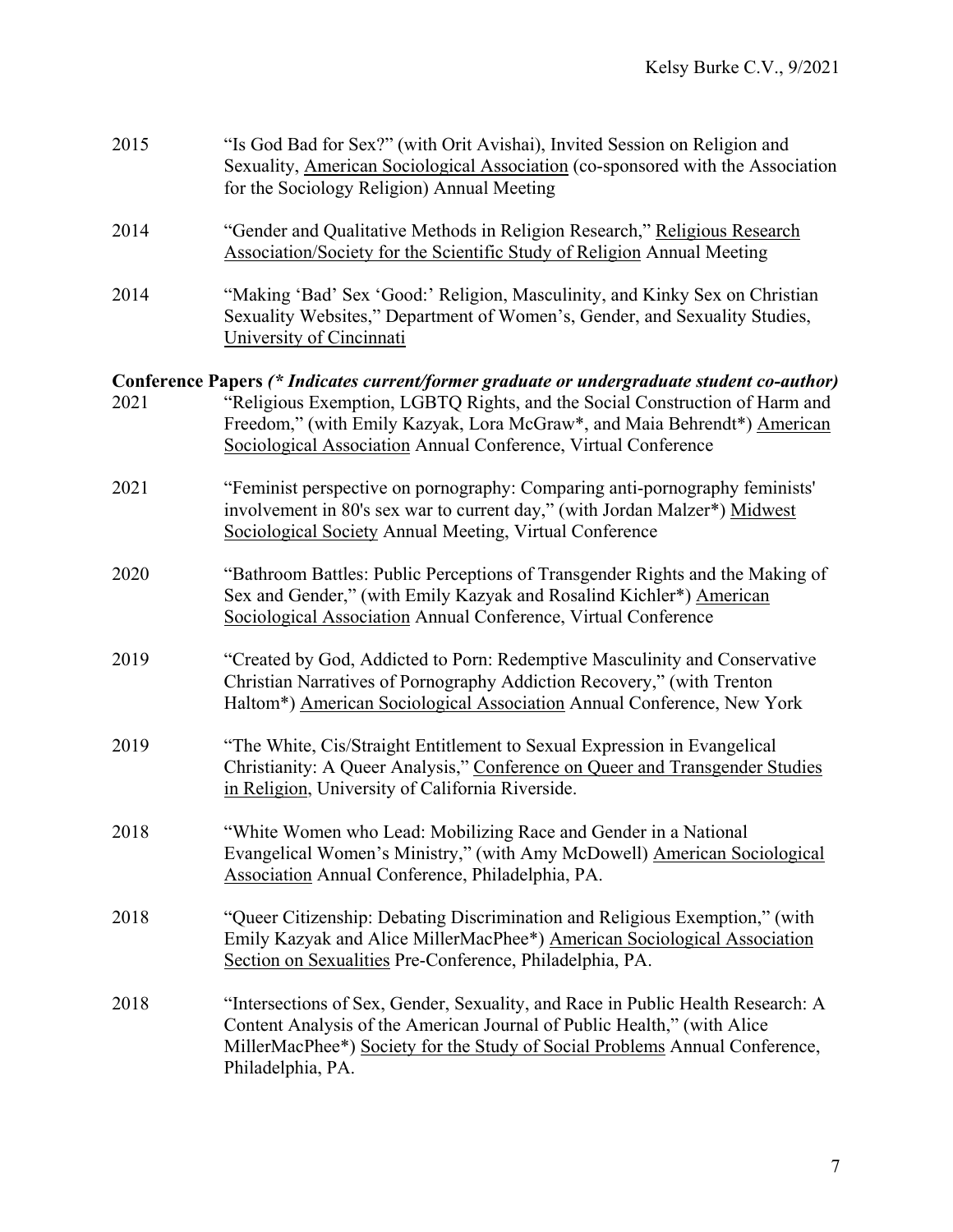| 2018 | "Dialogues on Feminism and the Sociology of Religion" (with Amy McDowell<br>and Eliza Thor*), Sociologists for Women in Society Winter Meeting, Atlanta,<br>GA                                                                              |
|------|---------------------------------------------------------------------------------------------------------------------------------------------------------------------------------------------------------------------------------------------|
| 2017 | "The Value of Pornography Addiction: Religious Discourse, Scientific Literature,<br>and Popular Debates" (with Alice MillerMacPhee*), Society for the Scientific<br>Study of Religion Annual Conference, Washington D.C.                    |
| 2017 | "Nondenominational Evangelical Churches and the Sex/Gender/Sexuality<br>System" (with Amy McDowell), Society for the Scientific Study of Religion<br>Annual Conference, Washington D.C.                                                     |
| 2017 | "Different Sides, Same Logic: Examining Support for and Opposition to<br>Religious Freedom Laws" (with Emily Kazyak and Mathew Stange*), American<br>Sociological Association Annual Conference, Montreal, Que.                             |
| 2017 | "The Value of Pornography Addiction: Religious Discourse and Scientific<br>Literature" (with Alice MillerMacPhee*), Association for the Sociology of<br>Religion Annual Conference, Montreal, Que.                                          |
| 2015 | "Pornography, Piety, and Precarity: How Evangelical Christianity Defines and<br>Contests the Erotic," National Women's Studies Association Annual Meeting,<br>Milwaukee, WI                                                                 |
| 2015 | "Overcoming the Obscene: How Evangelicals Use Religion to Talk about Sex<br>Online," American Sociological Association Annual Meeting, Chicago, IL                                                                                          |
| 2015 | "TV Ethnography: Using Pop Culture to Teach Gender and Sexuality," Southern<br>Sociological Society Annual Meeting, New Orleans, LA                                                                                                         |
| 2014 | "Does this religion make me look straight? How theories of heterosexuality can<br>inform the study of religion and gender," Religious Research Association/Society<br>for the Scientific Study of Religion Annual Meeting, Indianapolis, IN |
| 2014 | "Bodies of Christ: Women, Sexual Pleasure, and (what looks like) Feminism in<br>Evangelical Christianity," American Sociological Association Annual<br>Conference, San Francisco, CA                                                        |
| 2013 | "Pleasure, Pain, and Piety: Examining Sexual Narratives on Christian Sexuality<br>Websites," Eastern Sociological Society Annual Meeting, Boston, MA                                                                                        |
| 2013 | "Teaching about Organized Racism" (with Kathleen Blee), Eastern Sociological<br>Society Annual Meeting, Boston, MA                                                                                                                          |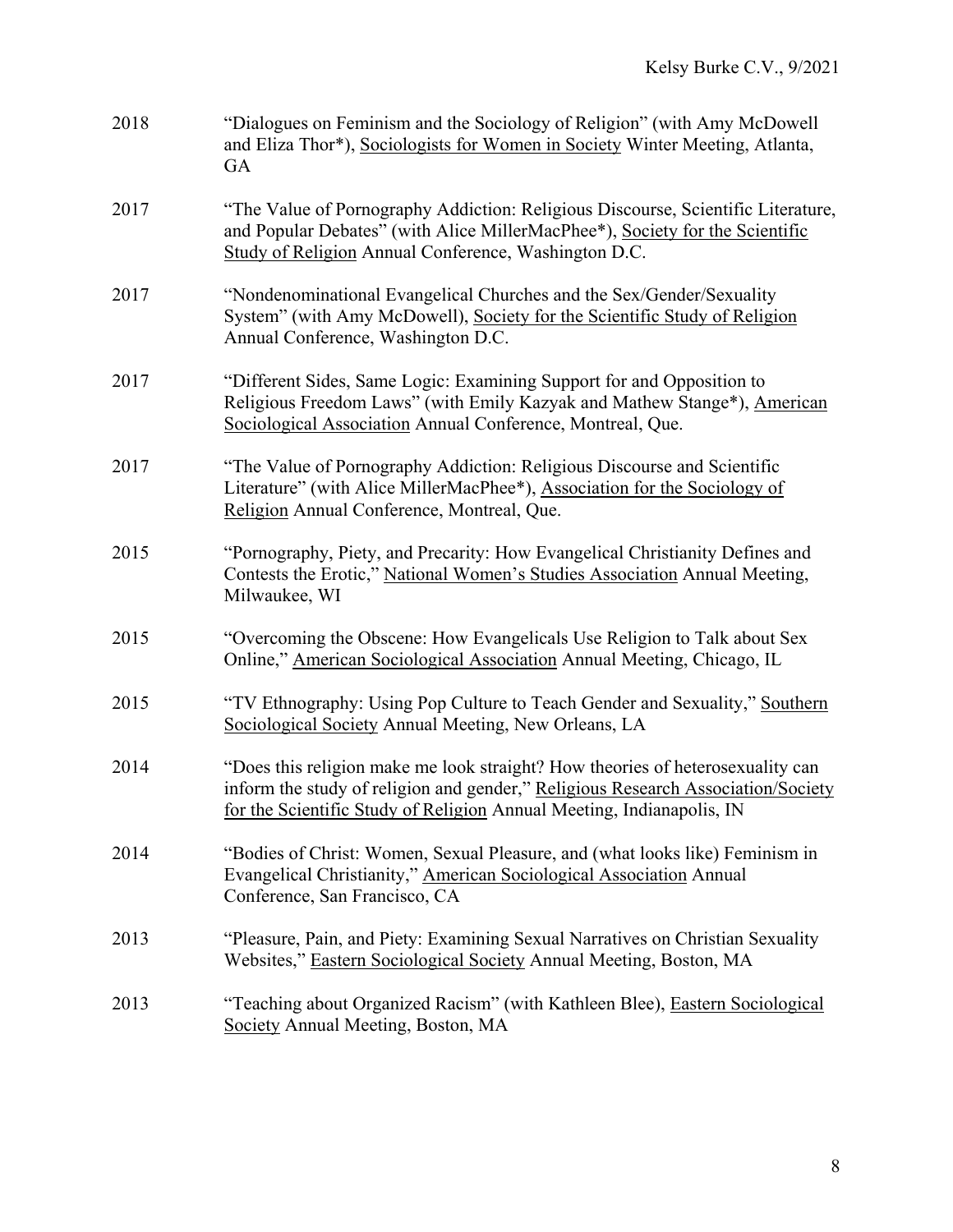| 2012                | "Making 'Bad' Sex 'Good': Gender and Sexual Boundaries on Christian<br>Sexuality Websites," American Sociological Association Annual Conference,<br>Denver, CO                                                             |  |
|---------------------|----------------------------------------------------------------------------------------------------------------------------------------------------------------------------------------------------------------------------|--|
| 2012                | "Sexual Encounters for Evangelical and Latter-day Saint Men: A Theory of<br>Men's Sexual Agency in Gender-Traditional Religions" (with Amy Moff Hudec),<br>American Sociological Association Annual Conference, Denver, CO |  |
| 2011                | "Let's (Not) Talk about Sex: Justifying Intimate Conversations among<br>Evangelicals," Association for the Sociology of Religion Annual Conference, Las<br>Vegas, NV                                                       |  |
| 2011                | "Virtual and Virtuous: How Evangelicals Use the Internet to Promote Sexuality,"<br>Society for the Scientific Study of Sexuality Eastern Annual Conference,<br>Philadelphia, PA                                            |  |
| 2011                | "Sex, Sales, and Salvation: An Exploration of Online Christian Sex Toy Stores,"<br>Eastern Sociological Society Annual Conference, Philadelphia, PA                                                                        |  |
| 2010                | "The Gendered Differences between God and Body: Two Pop-Trends from<br>Evangelical Culture" (with Amy McDowell), American Sociological Association<br>Annual Meeting, Atlanta, GA                                          |  |
| 2010                | "Causation Complication: Lessons from Non-Joiners on Why People Join Social<br>Movements," North Central Sociological Association/Midwest Sociological<br>Society Annual Conference, Chicago, IL                           |  |
| 2009                | "God's Whistleblowers: How Pro-Choice Clergy Navigate Activism in a High-<br>Risk Environment," Eastern Sociological Society Annual Conference, Baltimore,<br>MD                                                           |  |
| 2008                | "Activism and Risk: Reflections on Interviewing Progressive South Dakota<br>Clergy," Oral History Association Annual Conference, Pittsburgh, PA                                                                            |  |
| 2008                | "Beyond Marriage: Christian Right Claims and Gay Rights Gains," with<br>Kimberly Dugan, North Central Sociological Association Annual Conference,<br>Cincinnati, OH                                                        |  |
| <b>Campus Talks</b> |                                                                                                                                                                                                                            |  |
| 2021                | "Writing Op-Eds," Unruly Sociologists, University of Nebraska-Lincoln                                                                                                                                                      |  |
| 2019                | "The Imagined Student: Lecturing Large Classes in an Age of Academic<br>Surveillance," The Century Club sponsored by the Teaching Council, University<br>of Nebraska-Lincoln                                               |  |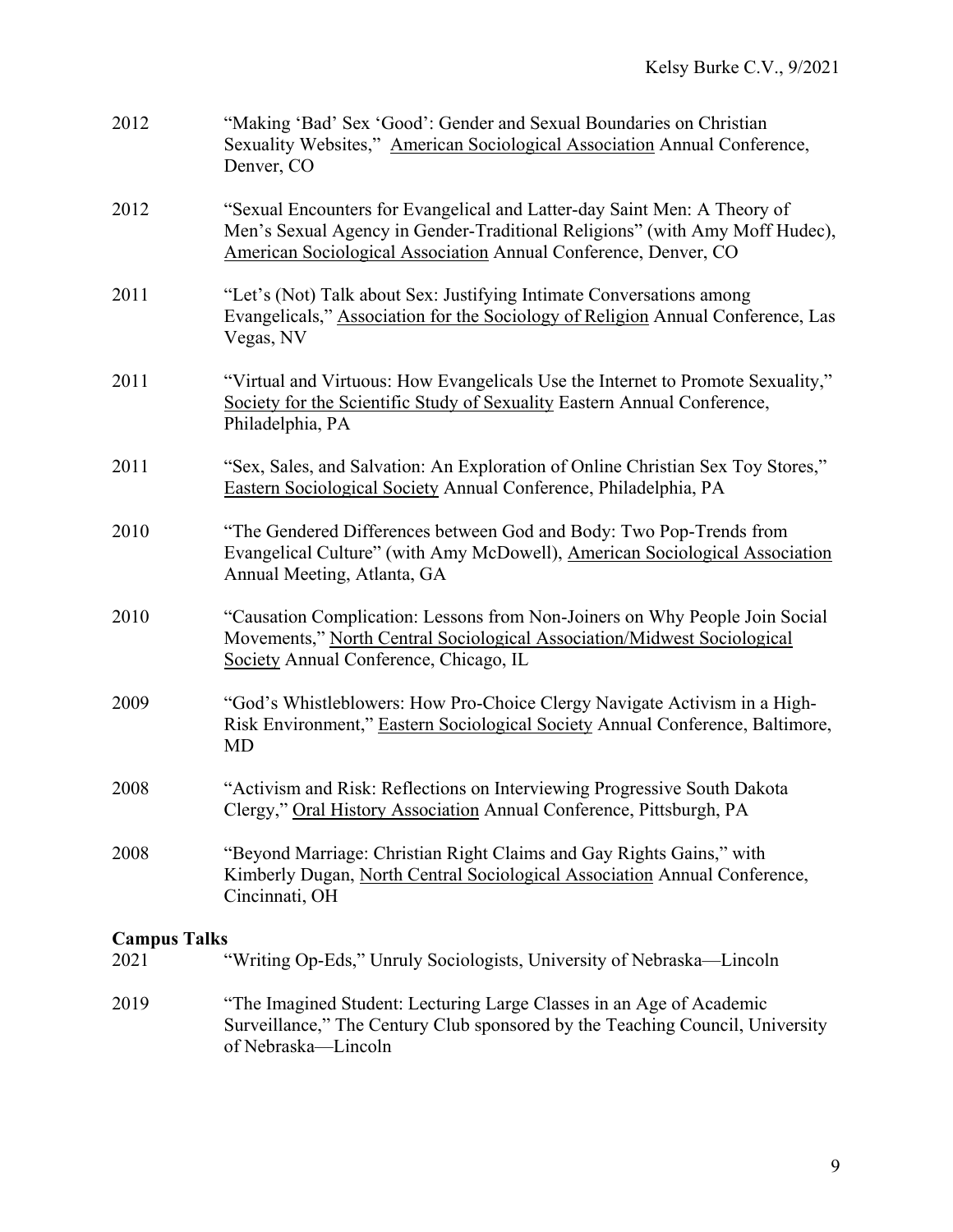| 2018 | "Virtual Ethnography and Collecting Qualitative Data Online," Qualitative and<br>Mixed Methods Research Interest Group, University of Nebraska-Lincoln                                                                |
|------|-----------------------------------------------------------------------------------------------------------------------------------------------------------------------------------------------------------------------|
| 2018 | "The Rise of Pornography Addiction: Constructing a Social Problem through<br>Media, Science, and Politics" (with Alice MillerMacPhee), Department of<br>Sociology Colloquium Series, University of Nebraska - Lincoln |
| 2017 | "An Introduction to NVivo and Qualitative Methods," Social and Behavioral<br>Sciences Research Consortium, University of Nebraska-Lincoln                                                                             |
| 2016 | "Queerly Straight: Gender, Jesus, and the Sexually Normal in Evangelical<br>Christianity," Department of Sociology Colloquium Series, University of<br>Nebraska – Lincoln                                             |
| 2015 | "Teaching with Technology: What do Faculty Do?" T3: Transformative Teaching<br>and Technology, St. Norbert College                                                                                                    |
| 2015 | "The Rights of Free Speech," Panelist for Norman Miller Peace and Justice<br>Center at St. Norbert College                                                                                                            |
| 2015 | "Selling Sex Toys and Religion Online," 20x20x6 (Pecha Kucha Style) Teaching<br>and Learning Workshop, St. Norbert College                                                                                            |
| 2014 | "On (Not) Getting By in America," Junior Knights and Days classroom<br>presentation, St. Norbert College                                                                                                              |
| 2013 | "Bodies of Christ: Women, Sexual Pleasure, and (what looks like) Feminism in<br>Evangelical Christianity," Social Sciences Research Forum, St. Norbert College                                                        |
| 2013 | "Resources and issues for graduate students who are parents or are thinking about<br>Becoming parents," Panelist for College of Arts & Sciences, University of<br>Pittsburgh                                          |
| 2013 | "Encountering Difficult Situations in the classroom," Center for Instructional<br>Development and Distance Education New Teaching Assistant Orientation,<br>University of Pittsburgh                                  |
| 2012 | "Teaching about Organized Racism" (with Kathleen Blee), Center for<br>Instructional Development and Distance Education No Time for Diversity Series,<br>University of Pittsburgh                                      |
| 2010 | "Using NVivo for Qualitative Data Analysis," Qualitative Methods Graduate<br>Seminar, University of Pittsburgh                                                                                                        |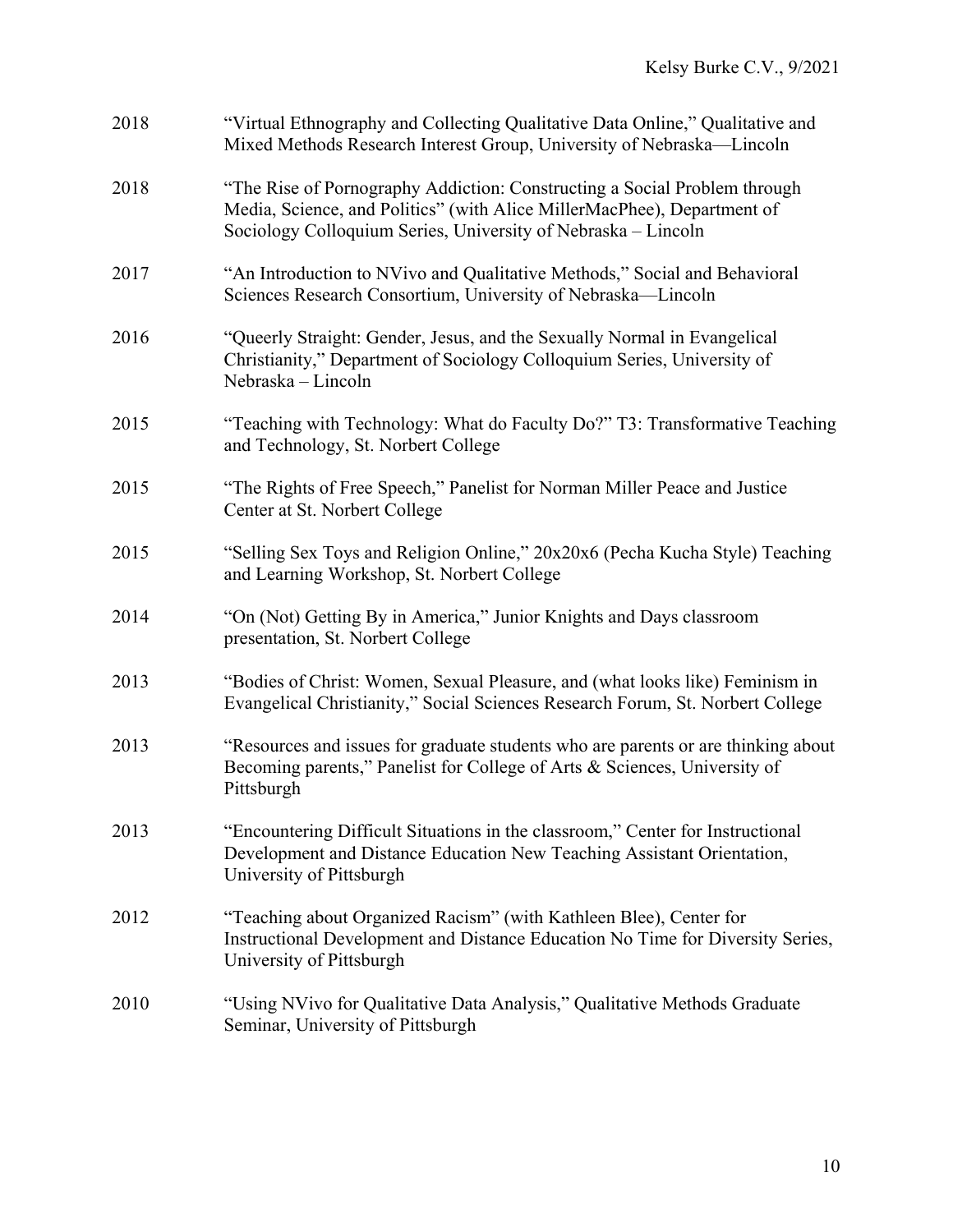#### **TEACHING Published Teaching Activities**

Kelsy Burke (2016) "Learning and Unlearning a Feminine Voice: Dimensions of Cisgender Privilege and Gender Oppression," Appendix Teaching Activity in *Teaching Gender and Sex in Contemporary America*, edited by Kristen Haltinner and Ryanne Pilgeram. New York: Springer.

Kelsy Burke (2013) "This is Organized Racism: A Classroom Activity for Teaching about Racist Groups." Appendix Teaching Activity in *Teaching Race and Anti-Racism in Contemporary America*, edited by Kristen Haltinner. New York: Springer.

## **Teaching Grants and Initiatives**

| 2021      | Center for Transformative Teaching Summer Grant, University of Nebraska-<br>Lincoln $(\$1000)$                          |  |
|-----------|-------------------------------------------------------------------------------------------------------------------------|--|
| 2019      | Open Educational Resources Kelly Grant, University of Nebraska-Lincoln<br>$(\$4000)$                                    |  |
| 2017-2018 | Peer Review of Teaching Project, University of Nebraska-Lincoln (\$1000)                                                |  |
| 2015      | Sturzl Center Faculty Fellowship for Community Engagement, St. Norbert<br>College $(\$750)$                             |  |
| 2015      | Digital Learning Initiative Summer Course Redesign Grant for "Sociology in<br>Cyberspace," St. Norbert College (\$2500) |  |
| 2014-2015 | Faculty Digital Fellow for Digital Learning Initiative, St. Norbert College (\$3500)                                    |  |
| 2014      | Faculty Development Grant for Pedagogical Development, St. Norbert College<br>$(\$750)$                                 |  |

## **Courses Taught at University of Nebraska – Lincoln**

Introduction to Sociology, SOCI 101; Fall 2017, Spring 2018, Fall 2018, Fall 2019, Fall 2020, Spring 2021, Fall 2021 Total enrollment =  $2478$ ; Total student credit hours =  $7434$ 

Sex in Politics and Culture (Graduate seminar in sex and gender), SOCI 907; Spring 2020 Total enrollment= 15; Total student credit hours= 45

Religion, Gender, and Sexualities (special topics, online), RELG 398; Summer 2019 Total enrollment = 17; Total student credit hours =  $51$ 

Gender in Contemporary Society, SOCI 200; Spring 2017 Total enrollment =  $36$ ; Total student credit hours =  $108$ 

Sociology of Sexualities, SOCI 498/898; undergraduate/graduate: Fall 2016 Total enrollment = 11; Total student credit hours =  $33$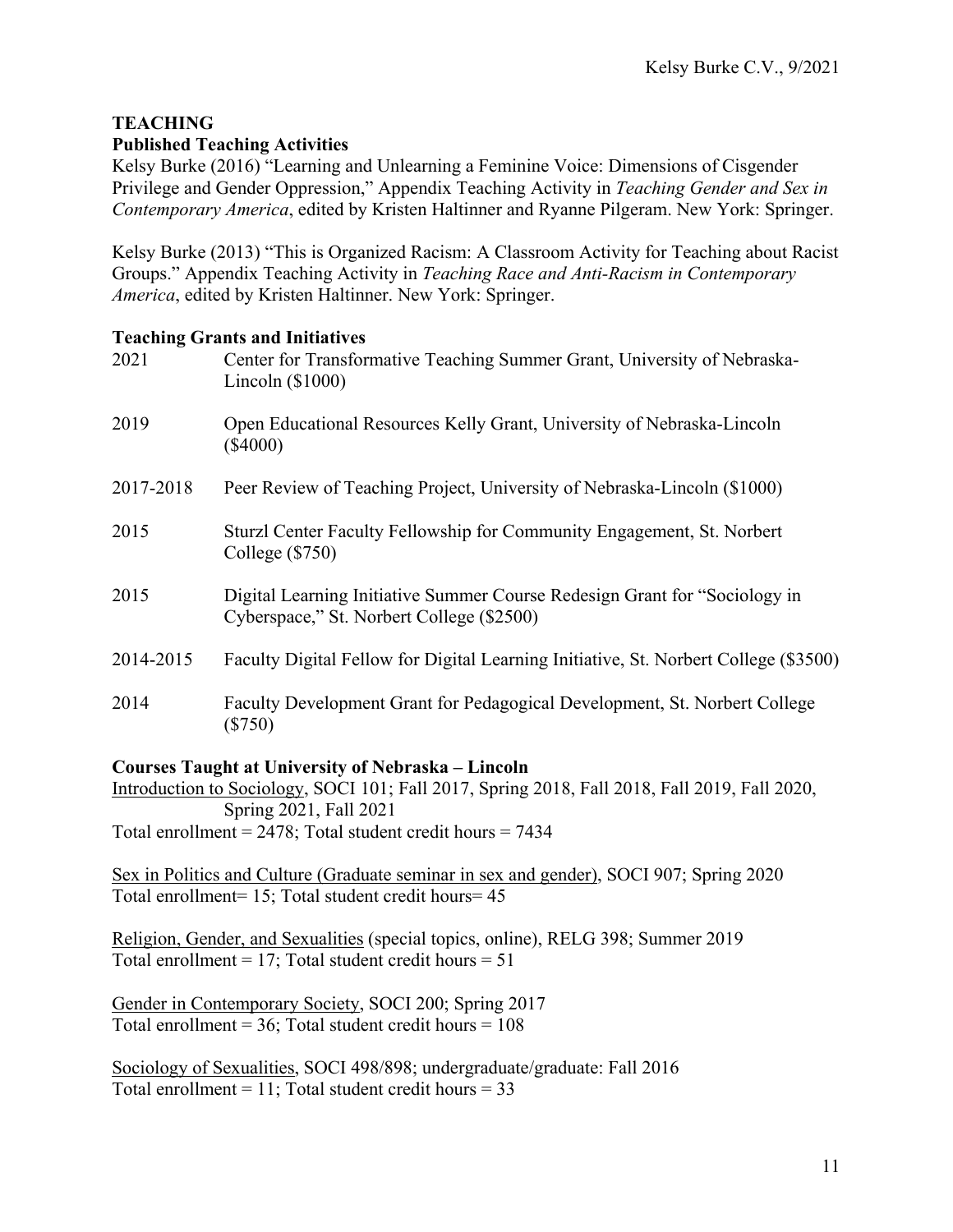## **Courses Taught at St. Norbert College** (all undergraduate)

Introduction to Sociology Social Research Methods Intersections of Privilege Feminist Theory Sociology of Cyberspace

## **Courses Taught at University of Pittsburgh** (all undergraduate)

Marriage Wealth and Power Basic Applied Statistics (TA) Deviance and Social Control (TA) Sociology of Everyday Life (TA)

#### **Graduate and Undergraduate Advising at University of Nebraska – Lincoln**

Ph.D. Chair: Maia Behrendt, Alice MillerMacPhee (2021), Trenton Haltom (2021, co-chair with Kristen Olson), Cadyn Williamson M.A. Advisor: Jessica Morrow (2018), Cadyn Williamson (2021) Ph.D. Committee: Lyndie Christensen-Nader, Kristen Horton, Grace Kelly, Rosalind Kichler, Lora McGraw, Lorri Merchant (2018), Brittany Piper, Eliza Thor Outside Committee Member: Alexandra Bissell (Ph.D. English UNL), Hannah Regan (Ph.D. Sociology Vanderbilt) Braedon Worman (Ph.D. Communications Studies UNL), M.A. Committee: Maia Behrendt (2019), Maddi Aponte, Olivia Checkalski (M.A. Psychology) Undergraduate Sociology Teaching and Research (USTAR) Faculty Sponsor: Claire Bartels (2017-2019), Aleksandr Duncan (2019-2021), Jordan Malzer (2017 present), Nicholas Martinez (2018-present); Eliza Thor (2016-2017), Erika Llano (2017- 2018) Undergraduate Creative Activities and Research Experience (UCARE) Faculty Sponsor: Jordan Malzer (2020-2021), Eliza Thor (2017-2018)

## **Undergraduate Advising at St. Norbert College**

Primary Advisor for 9 students McNair Scholar Faculty Mentor: Nicole Zellner Directed Research Advisor: Heidi Leiterman; Jenny Patton

#### **UNIVERSITY SERVICE**

#### **University of Nebraska-Lincoln**

Member, Academic Rights and Responsibilities Panel (2021--) Member, Libraries Committee (2020--) Invited Teaching Conversation, College of Arts and Sciences Dean Search (ad hoc, 2019) Judge, Graduate Studies Spring Research Fair (2019)

#### **University of Nebraska-Lincoln Department of Sociology**

Executive Committee (2016-2017, 2020-2021, 2021--) Undergraduate Committee (2021--)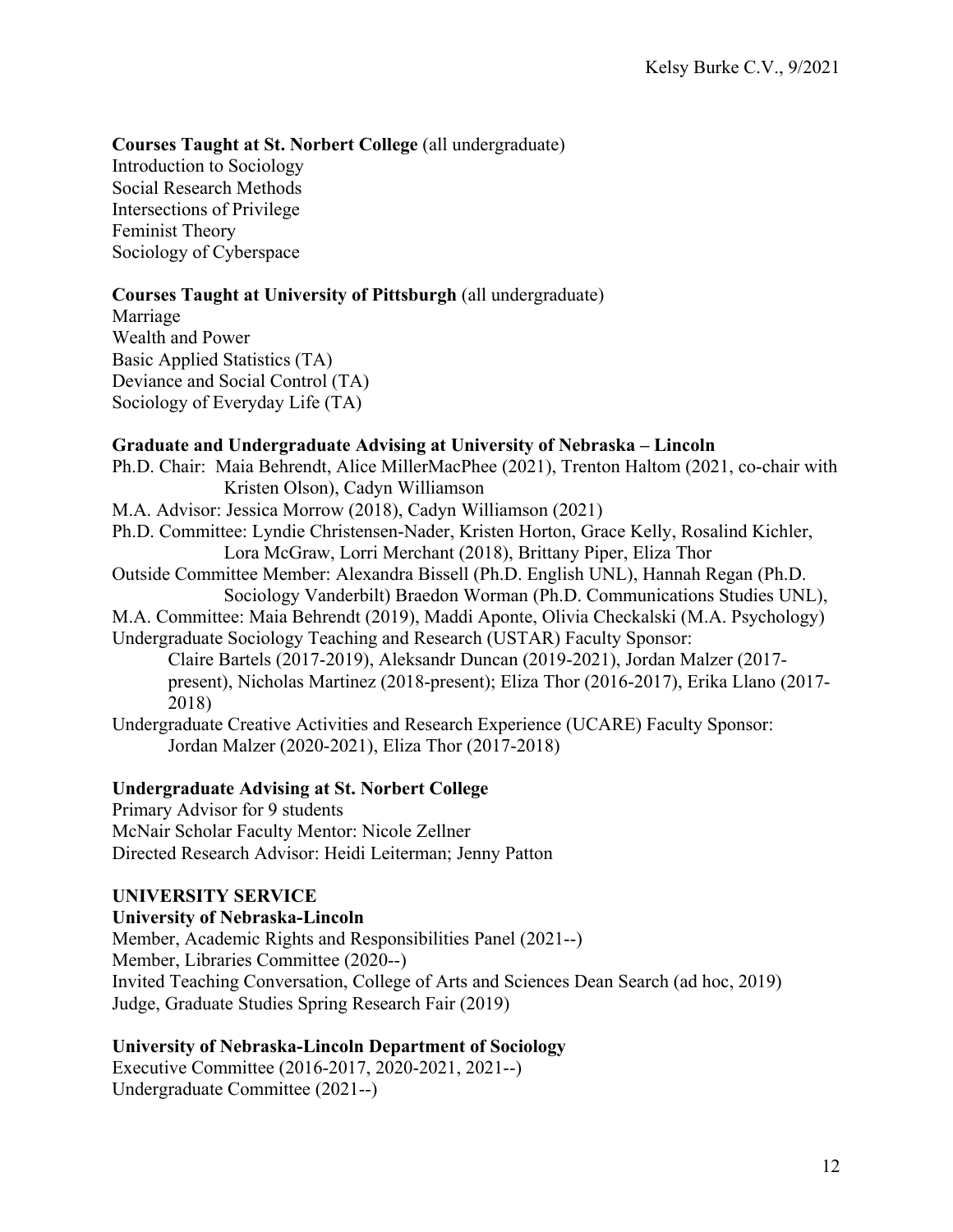Resources and Planning Committee (2019-2021) Graduate Committee (2016-2019) Social Inequality Area Committee Member (2016--) Religion Comprehensive Exam Committee Member (ad hoc, 2016-2017)

## **University of Nebraska-Lincoln Women's and Gender Studies Program**

Advisory Board (2020--) Awards and Scholarship Committee (2017-2020)

## **St. Norbert College**

Women's and Gender Studies Advisory Board (2014-2016) Committee on Equity, Diversity, and Inclusion, sub-chair of Gender and Sexuality (2014-2016) Cassandra Voss Center (Gender Center) Advisory Board (2014-2016) Academic Technology Advisory Committee (2014-2016) Digital Learning Initiative (2014-2016)

## **PROFESSIONAL SERVICE**

**Editorial Positions**

2021- Book Review Editor, *Gender & Society*

## **Editorial Boards**

| 2020-     | Contemporary Sociology          |
|-----------|---------------------------------|
| 2020-     | Sociology of Race and Ethnicity |
| $2017 -$  | Sociology of Religion           |
| 2019-2021 | Gender & Society                |

## **Conference Sessions Organized or Moderated**

| 2019 | Organizer and Presider, Regular Paper Session "Religious Identities in<br>Tumultuous Times," American Sociological Association Annual Conference,<br>New York, NY                            |
|------|----------------------------------------------------------------------------------------------------------------------------------------------------------------------------------------------|
| 2019 | Volunteer Mentor, "Mentoring Graduate Students in Sociology of Religion,"<br>American Sociological Association Annual Conference, New York, NY                                               |
| 2018 | Organizer, "Dialogues on Feminism and Sociology of Religion," Sociologists for<br>Women in Society Winter Meeting, Atlanta, GA                                                               |
| 2017 | Co-Organizer and Moderator (with Amy McDowell), "Ethnography, Religion,<br>and Reflexivity: A Panel Discussion," Association for the Sociology of Religion<br>Annual Meeting, Montreal, Que. |
| 2015 | Co-Organizer and Presider (with Kimberly Creasap), "Gender, Pedagogy, and<br>Popular Culture," Southern Sociological Society Annual Meeting, New Orleans,<br>LA                              |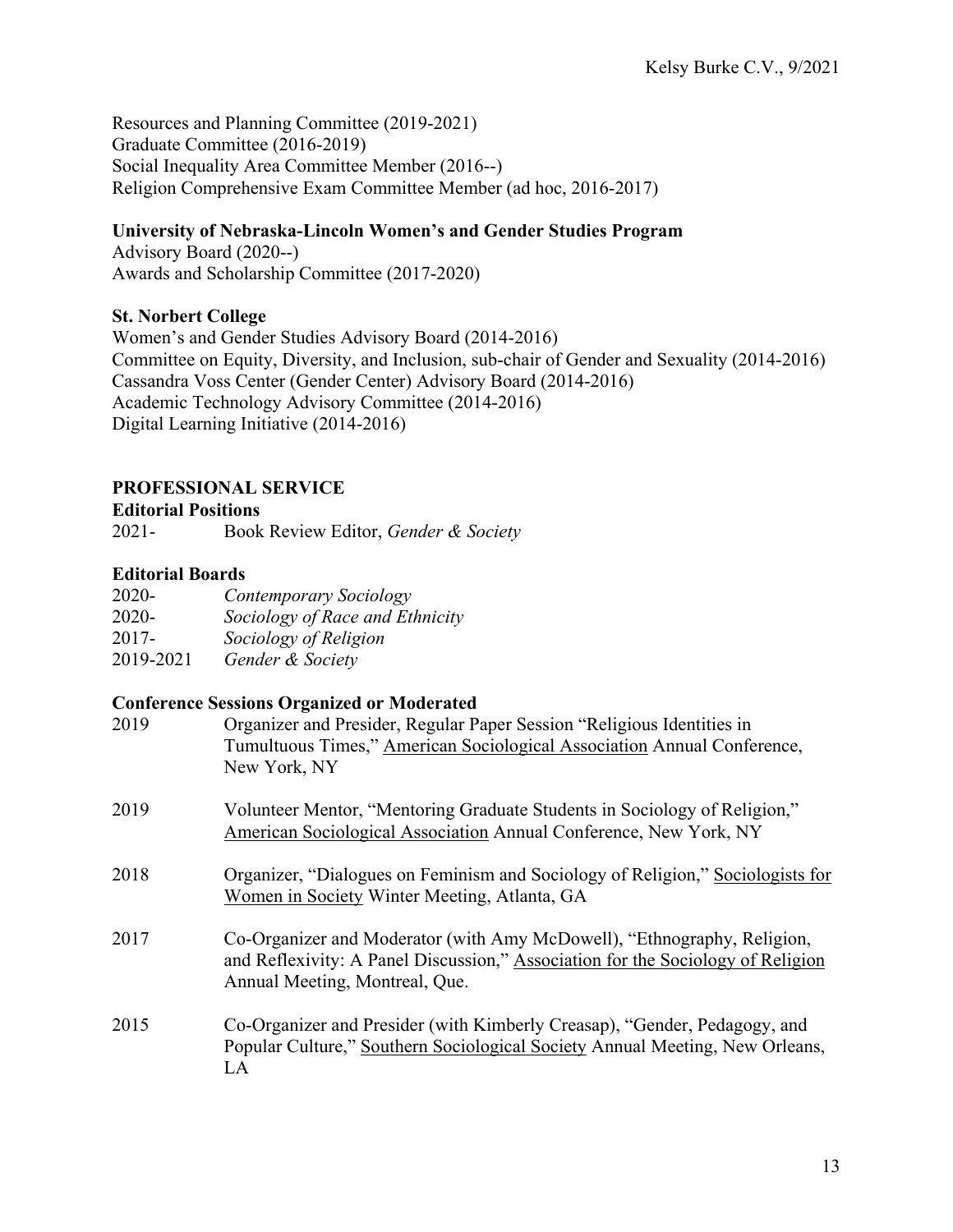| 2013 | Moderator, "Rethinking Lesbian Identity in Rita Mae Brown's Rubyfruit Jungle,"<br>Wisconsin Women's Studies LGBTQ Conference, Madison, WI                                           |
|------|-------------------------------------------------------------------------------------------------------------------------------------------------------------------------------------|
| 2013 | Organizer, "Sustaining Religion, Sustaining Sexualities," session at the Eastern<br>Sociological Society Annual Meeting, Boston, MA                                                 |
| 2011 | Organizer, "Bringing Sexy Back: How Conservative Religions Promote<br>Sexuality," Association for the Sociology of Religion Annual Conference, Las<br>Vegas, NV                     |
| 2010 | Organizer (with Amy McDowell), "Communities and Methodological<br>Quagmires," North Central Sociological Association/Midwest Sociological<br>Society Annual Conference, Chicago, IL |

## **Committees and Councils**

| 2019-     | Council Member (elected), ASA Section on Religion                     |
|-----------|-----------------------------------------------------------------------|
| 2019      | Chair, Student Travel Award Committee, ASA Section on Religion        |
| 2019-2020 | Advancing Scholarship, Sociologists for Trans Justice                 |
| 2019      | Distinguished Book Award Committee, ASA Section on Culture            |
| 2018      | Distinguished Book Award Committee, ASA Section on Religion           |
| 2012-2013 | Sociologists LGBTQ Caucus, American Sociological Association          |
| 2013      | Graduate Student Paper Award, ASA Section on Sexualities              |
| 2012      | Simon & Gagnon Lifetime Achievement Award, ASA Section on Sexualities |

## **Memberships**

American Sociological Association (ASA) ASA Sections: Culture; Race and Ethnicity; Religion; Sex and Gender; Sexualities Association for the Sociology of Religion (ASR) Society for the Scientific Study of Religion (SSSR) Sociologists for Women in Society (SWS)

## **Ad Hoc Manuscript Reviews**

*American Journal of Sociology; Gender & Society*; *Journal of Contemporary Ethnography*; *Journal for the Scientific Study of Religion; Men and Masculinities*; *Qualitative Sociology*; *Religions*; *Sexuality Research and Social Policy*; *Sexualities*; *Social Currents*; *Social Forces*; *Social Problems*; *Sociological Focus*; *Sociology of Race and Ethnicity*; *Sociology of Religion*; *Sociological Spectrum; Sociology Compass; Social Forces; Symbolic Interaction*

## **Ad Hoc Grant Proposal Reviews**

National Science Foundation Social and Economic Sciences Division; National Endowment for the Humanities Summer Stipends Program

## **Ad Hoc Book Proposal and Manuscript Reviews**

New York University Press, Rowman and Littlefield, Routledge, University of California Press, W.W. Norton & Co.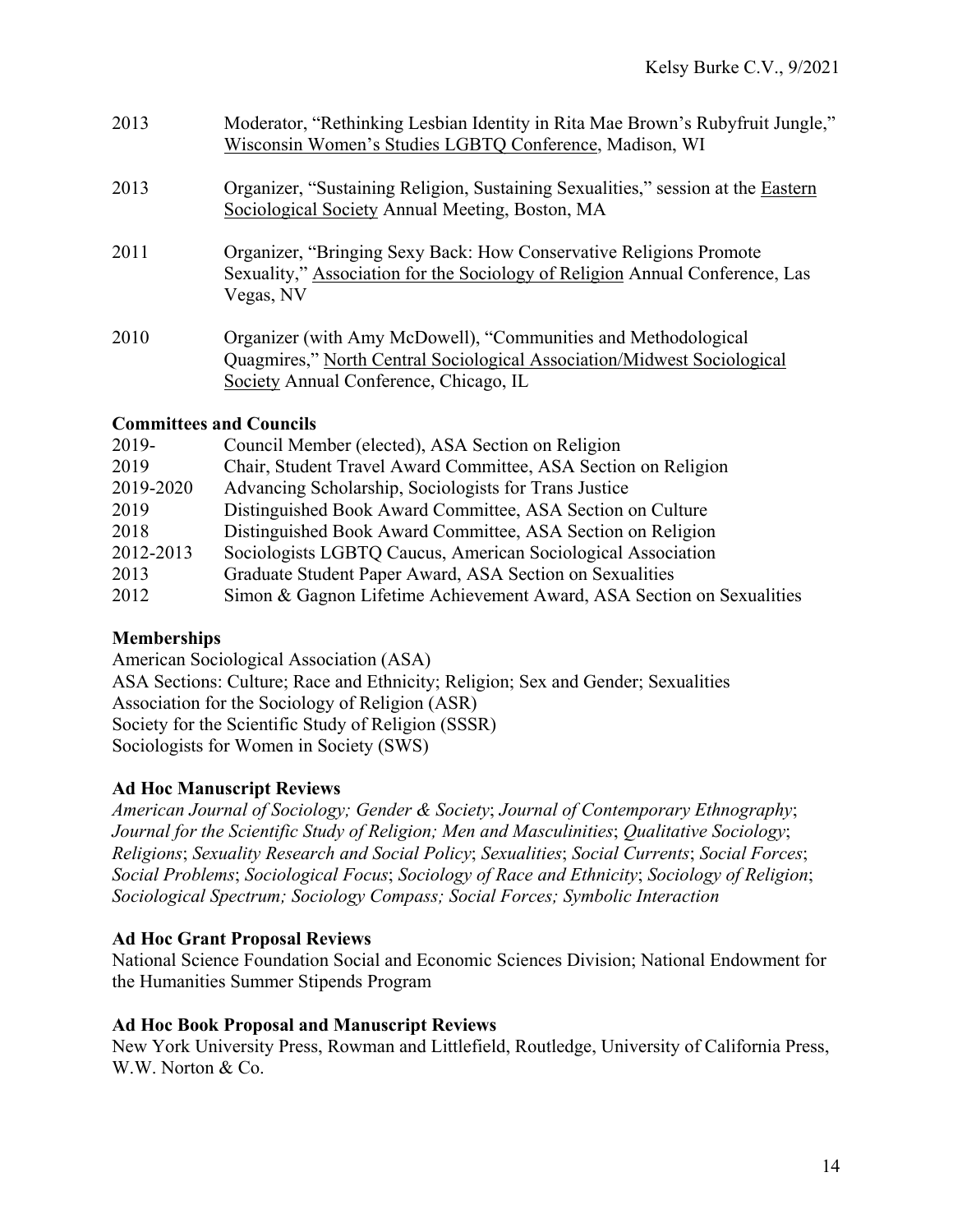## **PUBLIC WRITING**

*Slate Magazine*

- ["The OnlyFans Fight Isn't Over,](https://slate.com/human-interest/2021/08/conservative-christians-anti-porn-tactics-paying-off.html)" August 25, 2021
- ["The Dark Tales of the Christian Sex Addiction Industry,](https://slate.com/human-interest/2021/03/sex-addiction-fact-check-atlanta-shooting-history.html)" March 23, 2021
- ["Sinning Like a Man: The Christian Porn Addiction Industry is Selling a Lucrative,](https://slate.com/human-interest/2020/05/men-quitting-masturbation-nofap-dangers.html)  [Dangerous Idea,](https://slate.com/human-interest/2020/05/men-quitting-masturbation-nofap-dangers.html)" May 18, 2020

*Berkeley Forum* (Berkeley Center for Religion, Peace, and World Affairs at Georgetown University): ["From Smith to Fulton: The Shifting Perceptions of Religion and LGBT Rights in](https://berkleycenter.georgetown.edu/responses/from-smith-to-fulton-the-shifting-perceptions-of-religion-and-lgbtq-rights-in-the-courts)  [the Courts"](https://berkleycenter.georgetown.edu/responses/from-smith-to-fulton-the-shifting-perceptions-of-religion-and-lgbtq-rights-in-the-courts) (with Emily Kazyak) July 26, 2021

*Religion News Service*: ["How Pleading 'Sexual Addiction' Protects Evangelical Men"](https://religionnews.com/2021/03/19/how-pleading-sexual-addiction-protects-men-evangelical-men-robert-aaron-long-atlanta-shooting/) (with Samuel Perry) March 19, 2021

*The Conversation* (Online magazine publishing news and views from the academic and research community)

- "Don't be so shocked at the Falwell claims—research on Christian sex websites reveals [an adventurous side to evangelical sexual culture"](https://theconversation.com/dont-be-so-shocked-at-the-falwell-claims-research-on-christian-sex-websites-reveals-an-adventurous-side-to-evangelical-sexual-culture-145077) August 31, 2020 (reprinted in *Patheos Religion News Service*)
- "Devil in the detail of SCOTUS ruling on workplace bias puts LGBTQ rights and [religious freedom on collision course"](https://theconversation.com/devil-in-the-detail-of-scotus-ruling-on-workplace-bias-puts-lgbtq-rights-and-religious-freedom-on-collision-course-141094) (with Emily Kazyak) June 22, 2020
- ["Why the Christian right opposes pornography but still supports Trump"](https://theconversation.com/why-the-christian-right-opposes-pornography-but-still-supports-trump-94156) April 5, 2018 (republished in *Newsweek*, *Sojourners*)
- "Nebraskans who support and oppose 'religious freedom' laws actually share many of the [same values"](https://theconversation.com/nebraskans-who-support-and-oppose-religious-freedom-laws-actually-share-many-of-the-same-values-90888) (with Emily Kazyak) February 28, 2018 (republished in *Salon*)
- ["Christian sex advice websites offer a peek into evangelical politics"](https://theconversation.com/christian-sex-advice-websites-offer-a-peek-into-evangelical-politics-77371) May 11, 2017 (republished by *Newsweek*, *Religion News Services*, *SF Gate*, *Tranzgendr*, *The Raw Story*, *Alternet, The Independent (Singapore*))

*Gender & Society Blog*: ["Online Pornography: A Religious Man's Cross to Bear"](https://gendersociety.wordpress.com/2019/12/17/online-pornography-a-religious-mans-cross-to-bear/) (with Trenton Haltom) December 17, 2019.

*Lincoln Journal Star*: ["Nebraskans support LGBT protections"](https://journalstar.com/opinion/columnists/local-view-nebraskans-support-lgbt-protections/article_8ad840f1-534a-59a3-b092-3f2c041b4042.html) (with Emily Kazyak) April 10, 2019

*Huffington Post*: ["What I learned from conservative evangelical sex message boards"](https://www.huffingtonpost.com/entry/opinion-evangelicals-christian-sex-website-lgbtq-advice_us_5c102db7e4b0ac537179acd1) December 12, 2018

*Religion Dispatches* (online magazine on religion, politics, and culture published by *Re.Wire* news)

- "Why White Evangelical Women Aren't the Swing Voters They Sometimes Appear to [Be"](https://rewire.news/religion-dispatches/2018/11/02/why-white-evangelical-women-arent-the-swing-voters-they-sometimes-appear-to-be/) (with Amy McDowell) November 2, 2018
- ["Why Beth Moore Walked It Back: This Election Season, It's Tough Being an](http://religiondispatches.org/why-beth-moore-walked-it-back-this-election-season-its-tough-being-an-evangelical-woman/)  [Evangelical Woman"](http://religiondispatches.org/why-beth-moore-walked-it-back-this-election-season-its-tough-being-an-evangelical-woman/) October 19, 2016
- ["The Porn Workaround: How Christian Sexuality Websites Avoid Sin"](http://religiondispatches.org/the-porn-workaround-how-christian-sexuality-websites-avoid-sin/) January 26, 2016